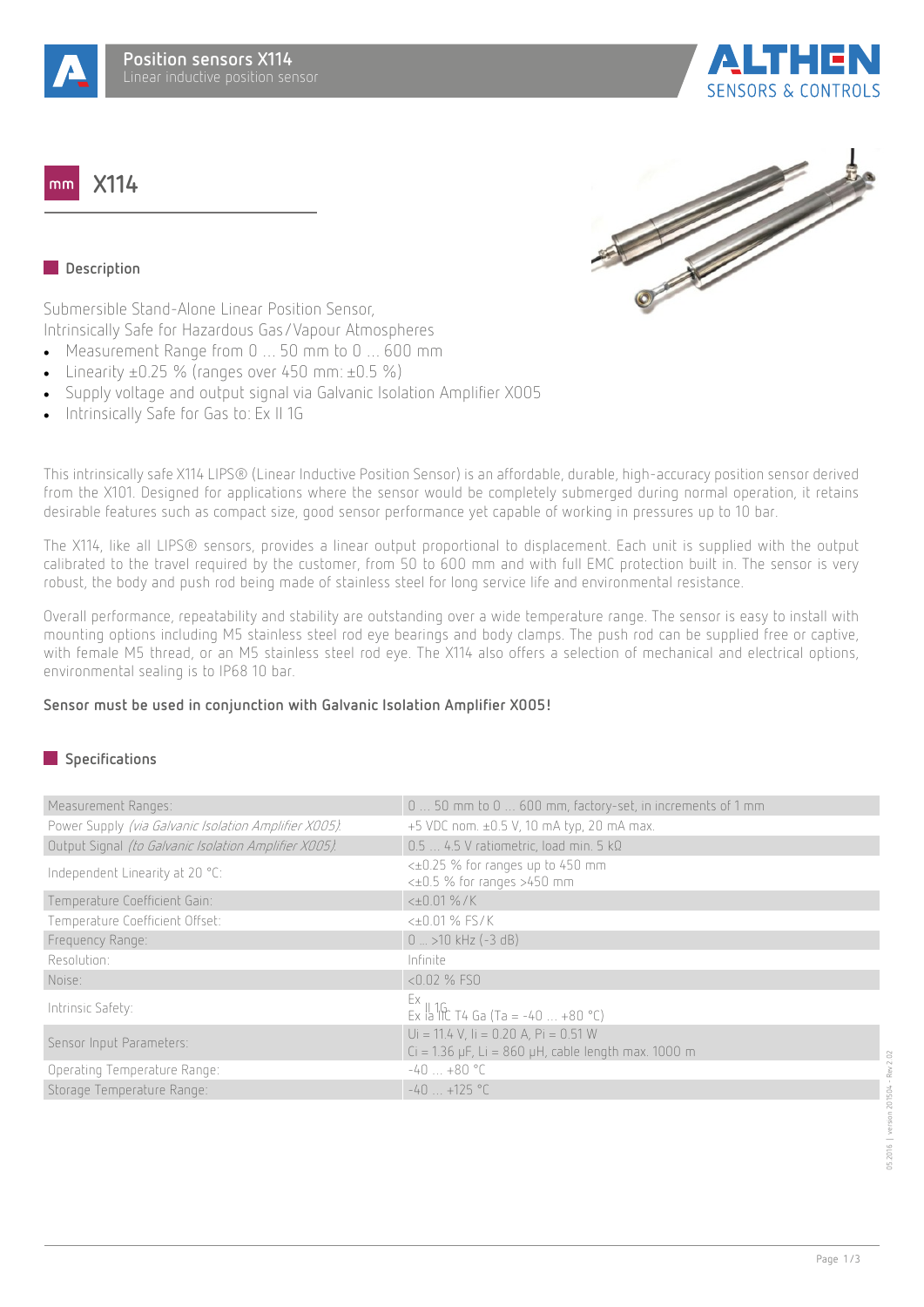

| Environmental Sealing:  | IP68 10 bar                   |
|-------------------------|-------------------------------|
| <b>EMC Performance:</b> | EN61000-6-2, EN61000-6-3      |
| Vibration, max.:        | IEC 68-2-6:10 g               |
| Shock, max.:            | $\parallel$ IEC 68-2-29: 40 g |
| MTBE:                   | 350000 hours, 40 °C, Gf       |
| Electrical Connection:  | Cable $0.5 \text{ m}$         |

stput Ch  $-5t$ Max Max Output Output king<br>Alan Ma Retracted Linear Displacement Exten  $Re$ ted Linear Displacement Extended

**Sensor and Galvanic Isolation Amplifier X005 have to be calibrated altogether at the factory!**

# **Options**

| <b>Galvanic Isolation Amplifier</b> | Output            |
|-------------------------------------|-------------------|
| XNN5-425                            | $4.70 \text{ mA}$ |
| XN05-426                            | $204 \text{ mA}$  |
| X005-525                            | $0.5 - 9.5$ V     |
| XNN5-526                            | 95 N.S.V          |

| Connector/Cable Options: |                                                   |  |
|--------------------------|---------------------------------------------------|--|
| $-15()$                  | Cable with axial gland, IP68, 50 cm               |  |
| $-150$                   | Cable with radial gland, IP68, 50 cm              |  |
|                          | other cable lengths available up to max. 15000 cm |  |

| <b>Body Mounting Options:</b> |                                           |
|-------------------------------|-------------------------------------------|
| -N                            | M5 eye rod bearing (radial versions only) |
| $-P/-P2$                      | Body tube clamps                          |
|                               |                                           |
| <b>Push Rod Options:</b>      |                                           |
|                               |                                           |
| $-1$                          | M5 eye rod bearing                        |
| $-\vee$                       | Free                                      |



All dimensions in mm, approx. values.

These drawings are for information only and not intended for construction purpose. Please ask for detailed drawings.